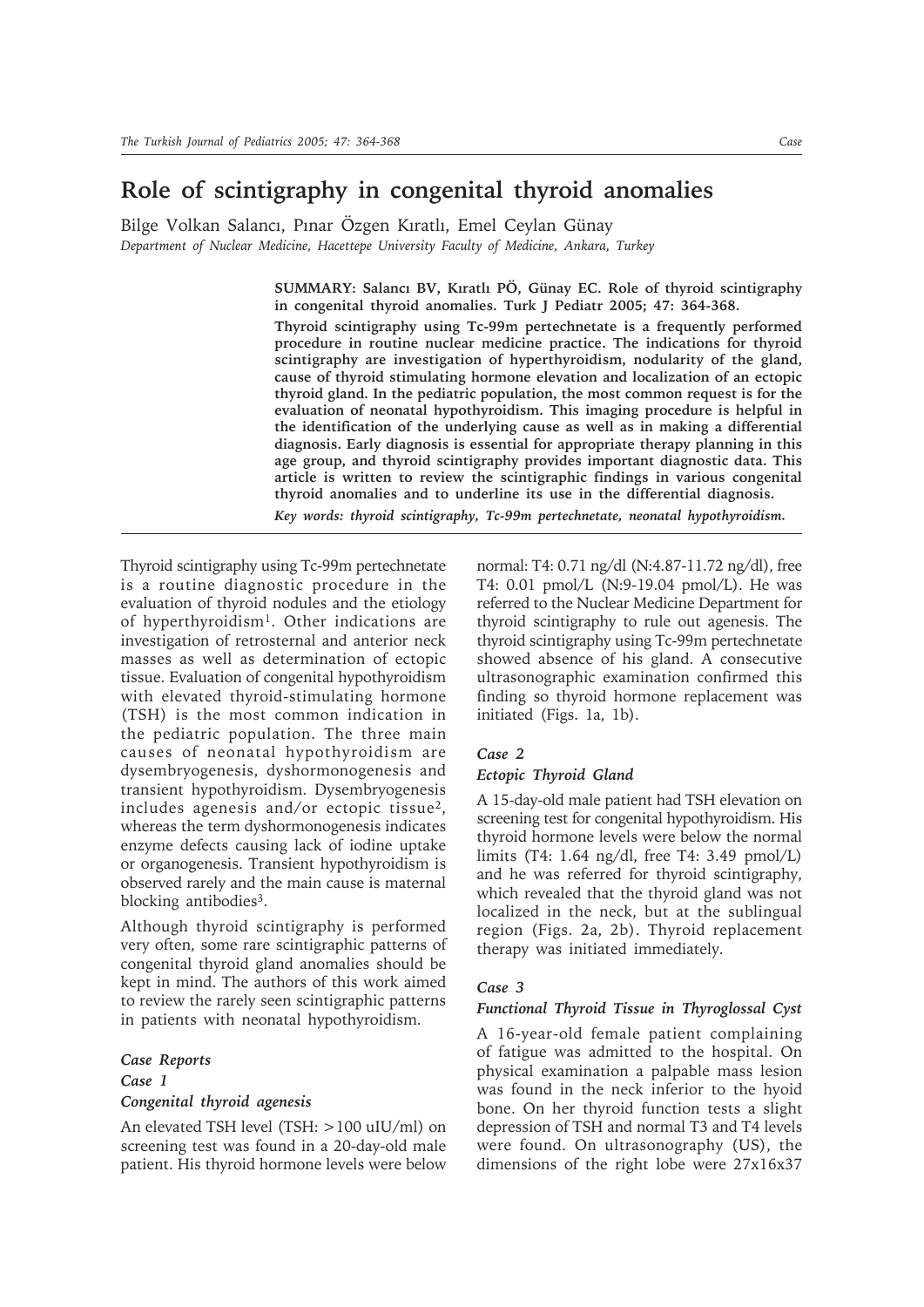

**Fig. 1.** Anterior projection of a thyroid gland scintigraphy performed on a 20-day-old boy, showing non-visualization of the thyroid gland (a). Whole body imaging is performed in order to reveal ectopic gland localization (b).



**Fig. 2a.** Thyroid scintigraphy with 99m-Tc pertechnetate of 15-day-old boy revealed uptake of radioactivity in the midline, superior to the thyroid gland lodge.

mm and of the left lobe 20x18x37 mm. Multiple millimetric nodules were noted in both lobes, with the largest one in the left lobe, measuring 12x7x12 mm. A hypoechoic mass lesion of 15x10x19 mm was observed in front of the larynx. The patient was referred for thyroid scintigraphy to evaluate the nature of the nodules. Scintigraphy revealed a hyperactive nodule on the left lobe and focal uptake of radioactivity superior to the thyroid gland in the midline, which was concordant with the palpable mass (Fig. 3). The patient underwent bilateral subtotal thyroidectomy and thyroglossal cyst excision. The pathologic examination of the surgical specimen revealed multiple thyroid adenomas and normal thyroid follicular cells in the thyroglossal cyst.



**Fig. 2b.** On the lateral view, the markers (X: chin, Y: mandible angle) defined the exact localization of the gland.



**Fig. 3.** The thyroid scintigraphy in a 46-year-old female patient demonstrated a hyperactive nodule in the left thyroid lobe as well as a focal uptake of radioactivity (arrow) in the midline superior to the thyroid gland, which was concordant with the palpable mass.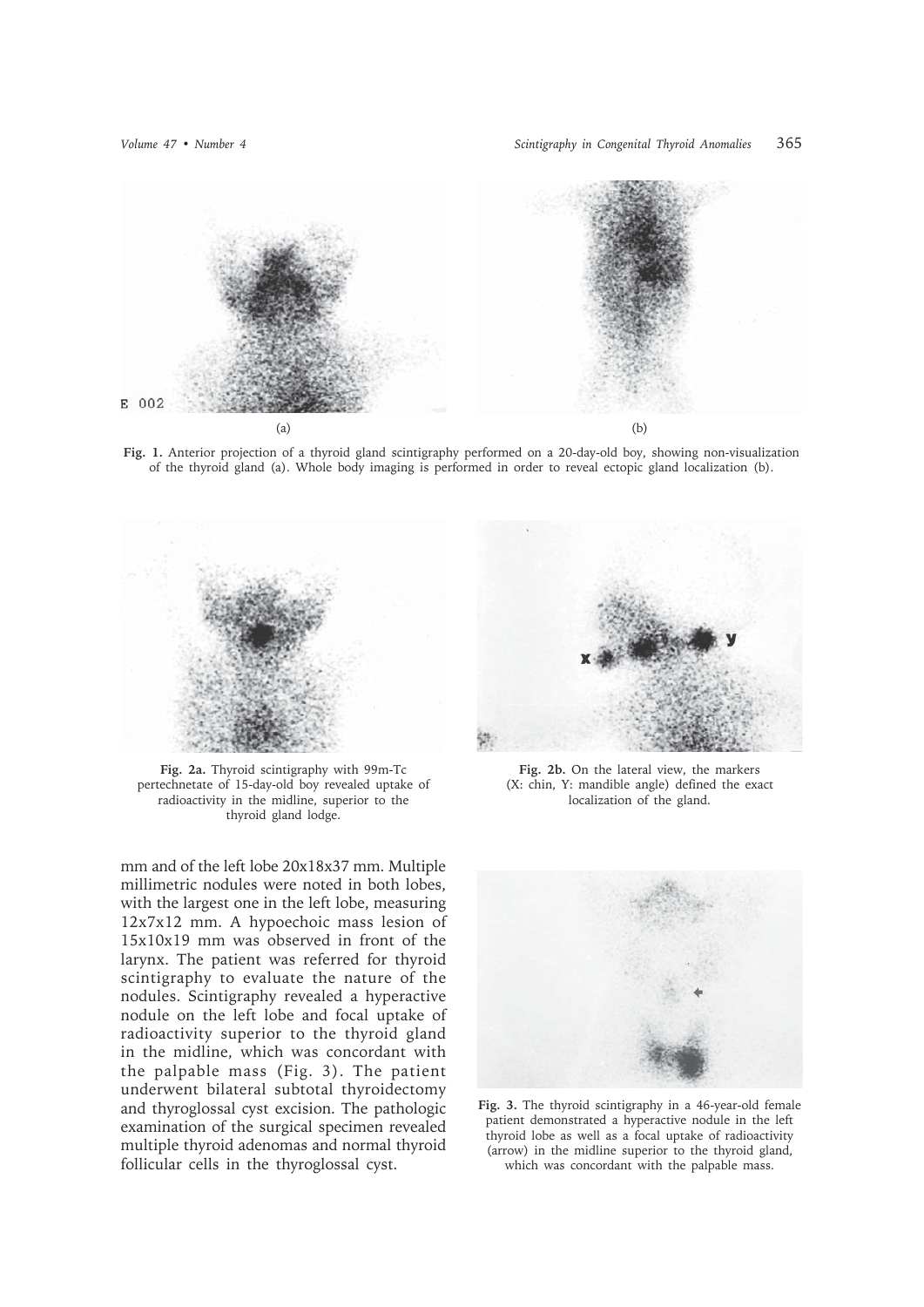#### *Case 4*

Thyroid stimulating hormone elevation due to maternal antibodies

A six-month-old male patient had persistent elevated TSH levels (7.22 uIU/ml and 4.9 uIU/ml at different time points), with normal thyroid hormone levels (T4: 10.52 ug/dl and free T4: 11.37 pmol/ml, thyroglobulin: 44 ng/ml). Slightly exaggerated response was obtained at TRH stimulation test. The TSH levels at 20, 40, 60 and 90 minutes were 31.67 uIU/ml, 30.9 uIU/ml, 25.05 uIU/ml and 17.11 uIU/ml, respectively. He was referred for thyroid scintigraphy. His thyroid gland was not visualized on the scan. This was an unexpected finding and the patient was referred for thyroid US, which revealed normal thyroid gland. The left thyroid lobe was measured as 18x6x7 mm and the right lobe as 18x7x7 mm. His mother's antimicrosomal antibodies were elevated. The thyroid scintigraphy was repeated two months later when the patient was eight months of age, at which time minimal uptake of radioactivity was observed in the thyroid lodge, which supported the suppressive effect of maternal blocking antibodies (Figs. 4a, 4b).



**Fig. 4a.** The thyroid gland was not visualized in the thyroid lodge (arrow) in a six- month-old boy using Tc-99m pertechnetate.

# *Case 5*

## *Dyshormonogenesis*

An 18-month-old male with growth and motor retardation was screened for congenital hypothyroidism. The patient had an elder brother on thyroid hormone replacement

366 *Salancı BV, et al The Turkish Journal of Pediatrics • October - December 2005*

therapy due to organification defect. He had elevated TSH level so a thyroid scintigraphy with Tc-99m pertechnetate was performed to evaluate the thyroid gland. The scan revealed an enlarged gland with normal localization (Fig. 5).



**Fig. 5.** An 18-month-old boy presented with enlarged goiter and increased uptake of 99m-Tc pertechnetate, secondary to TSH stimulation. The gland was enlarged [markers (M) on the lateral side of the gland measure 5 cm] and just above the sternal notch (J).



**Fig. 4b.** Repeated thyroid scintigraphy two months later showed faint radioactivity uptake in the thyroid gland (arrow).

#### **Discussion**

Permanent congenital hypothyroidism is reported with an incidence of 1 in 4,5003. The most common cause of congenital hypothyroidism is iodine deficiency. Thyroid dysgenesis accounts for the remainder of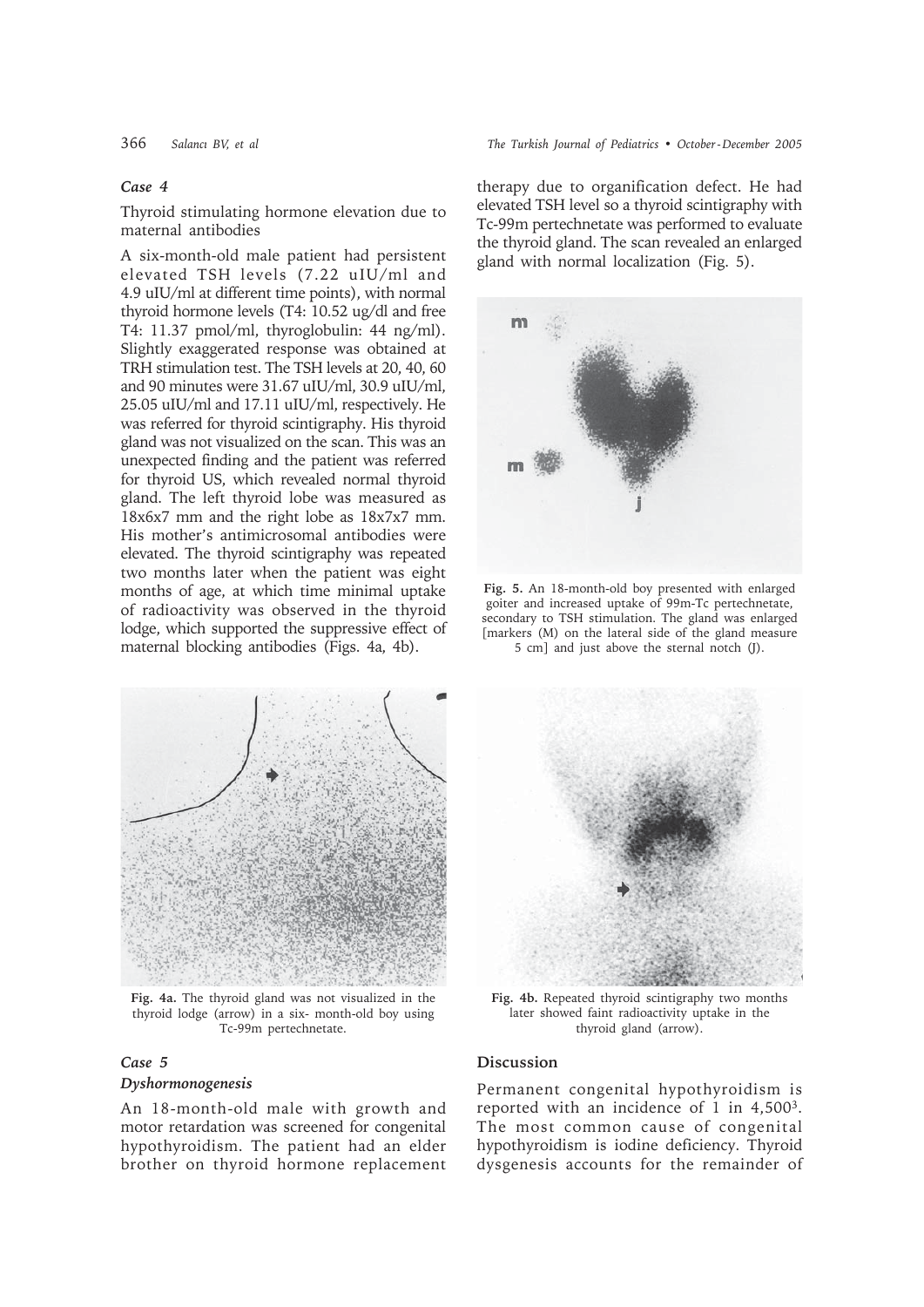the cases including agenesis, ectopia and hypoplasia. Thyroid agenesis is seen in onethird of dysgenesis cases<sup>4</sup>. The evaluation of these patients starts with thyroid function tests and thyroid/neck US. US is a noninvasive test when evaluating patients, but its main disadvantages are that it is operator dependent, it does not give functional information and the probe size is relatively large for the tiny newborns. Thyroid scintigraphy using Tc-99m pertechnetate is a relatively noninvasive technique giving minimal radiation dose to the patient  $(0.13 \text{ rad/mCi})^5$  that can be used successfully in the differential diagnosis of neonatal hypothyroidism. Patients can be imaged without sedation and images of the neck as well as mediastinum can be obtained when evaluating for ectopic localization. Although similar diagnostic accuracy has been reported for both US and scintigraphy for thyroid glands with normal localization, scintigraphic evaluation of the patients is essential when US fails to localize the ectopic tissue4.

Ectopic thyroid gland localization may be lingual or sublingual, in the remnants of the thyroglossal duct, the mediastinum and even in the pericardium. The base of the tongue just behind the foramen cecum<sup>6</sup> is the most common localization. These glands do not function properly, and enlargement is common under TSH stimulation. Such patients frequently have hypothyroidism with or without obstructive symptoms, as seen in the second case<sup>7</sup>. Using markers during thyroid scintigraphy with Tc-99m pertechnetate at the mandibular angle and chin aids in differentiation of the proper localization (Fig. 2b) $2,8$ .

Cysts can be seen along the route of thyroid descent, in the remnants of the thyroglossal duct, which normally atrophies during embryonic development. Functional follicular thyroid cells are found in these remnants<sup>7</sup>. Although an ectopic thyroglossal thyroid gland may present with hypothyroidism, this accessory thyroid tissue can be asymptomatic and stay silent for decades7. Most of the cases are discovered incidentally as described in Case 3. Presence of functional remnants of thyroid tissue is a rare occasion, therefore metastatic thyroid adenocarcinoma should kept in mind when such functional focus is detected on thyroid scintigraphy. Moreover, these remnants contain follicular thyroid cells, which may develop into adenocarcinoma7. Case 3 had both multinodularity of the thyroid gland and functional focus on the neck. Although the thyroglossal cyst was palpated and described on US, she was at risk of thyroid adenocarcinoma and therefore underwent thyroidectomy.

The most important problem in neonatal hypothyroidism is determining the permanence of the condition. The diagnostic approach should include thyroid function tests and antibody screening tests as well as imaging procedures. Transient hypothyroidism may present with non-visualization of the thyroid gland on scintigraphy, and maternal antibodies are the cause in 5%3. Pathogenesis includes suppression of iodine uptake, which is inhibited by blocking maternal antibodies. Usually US examination reveals normal or small thyroid gland. This condition may last for 3-6 months, gradually returning to normal due to antibody catabolism, as seen in Case 49.

Infants with the presentation of goiter and TSH elevation due to hereditary metabolic disorders are classified as dyshormonogenesis and this diagnosis accounts for 10-20% of the congenital hypothyroid cases $4$ . There are various causes of dyshormonogenesis, such as defects in thyroid hormone release, iodotyrosine coupling, oxidative iodination and iodide trapping<sup>3</sup>. Moreover, genetic defect of TSH receptors results in unresponsiveness to TSH8,10. The most common reason is the iodine organification defect. Specific genetic mutations of such disorders have been identified<sup>4</sup>. One well-known type of dyshormonogenesis is an autosomal recessive disorder, Pendred's syndrome, characterized by goiter, defective oxidative iodination and deafness<sup>1</sup>. In this syndrome, a mutation is present in the pendrin-induced transport system. Goiter is found in 50% of the patients and the diagnosis can be made by perchlorate discharge test, showing uptake of iodine-123 and back diffusion of inorganic iodine1. As Sfakianakis et al.9 noted, the diagnosis of dyshormonogenesis can be made by pertechnetate thyroid scintigraphy. Such patients have decreased T3 and T4 levels, which stimulates TSH secretion by a negative feedback mechanism. Elevated TSH hormone levels stimulate the thyroid gland, resulting in enlarged thyroid gland, as seen in Case 59. The positive history of presence of an elder brother with hypothyroidism also supports this diagnosis.